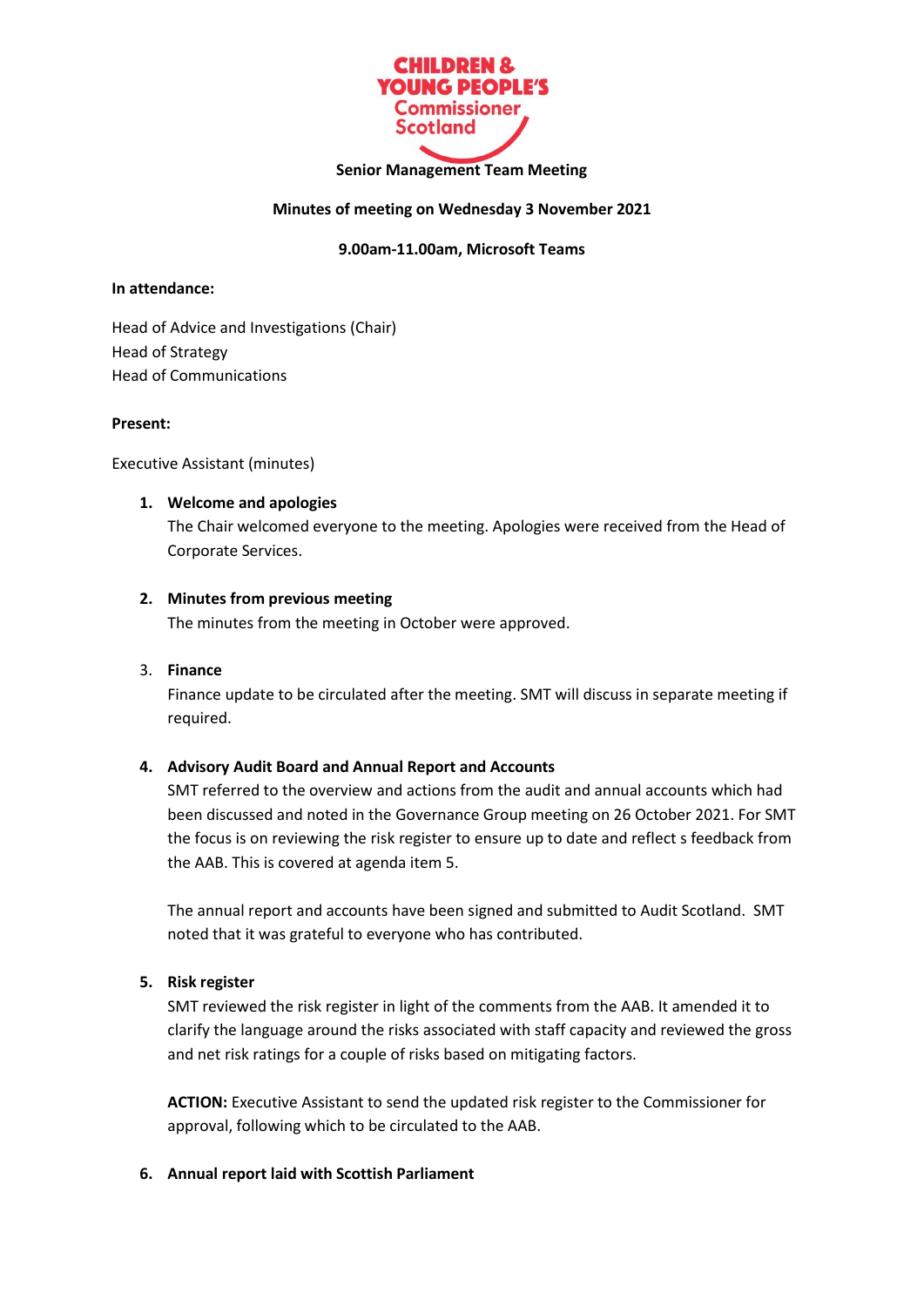

SMT noted that it was a great report and the children's version was fantastic. SMT noted that reflects extraordinary amount of work over a challenging year during a global pandemic. It has been submitted to the Scottish Parliament and circulated to all MSPs. SMT expressed its thanks to everyone across the team for their contributions to the annual report.

# **7. Delivery plan and projects**

SMT noted that it has been a challenging period for the delivery plan and delivery of the projects due to staff turnover and staff absence together with the ongoing volume of reactive work that continues in response to pandemic and COP-26.

# a. **Corporate Services**

IT projects are progressing including rolling out enhanced security and multi-factor authentication. The induction of the new Finance Officer is a priority. There is work ongoing in relation to reviewing policies and mapping out timings for updates for our policies. We are also progressing with the Sharepoint project and records management.

**ACTION**: To advance this projects at pace regular catch ups with Dunedin, IT support providers to be set up.

# b. **Strategy**

The focus is on climate justice activity over the next week with COP-26. The team are busy in relation to reactive work for UNCRC Incorporation following the Supreme Court decision. We have submitted our response to the National Care Consultation. There are also a number of consultation responses and Scottish Parliament Committee appearances in next two weeks around education.

We are scoping out the next phase to the A Place in Childhood project and waiting for proposal on how to take forward. We are considering whether to allocate budget to develop some questions for the next Ipso Mori survey of children to gauge their awareness of the role of the Commissioner. SMT agreed that it was worth considering this further as could provide a baseline that is needed to inform our strategic work.

# c. **Communications**

We have developed some resources and guides on rights in custody and right to protest. Based on those guides SMT are considering if there are ways to break down rights into smaller publications . This could tie into events and projects and have a standard format to make consistent and streamline process. SMT will reflect on for future projects.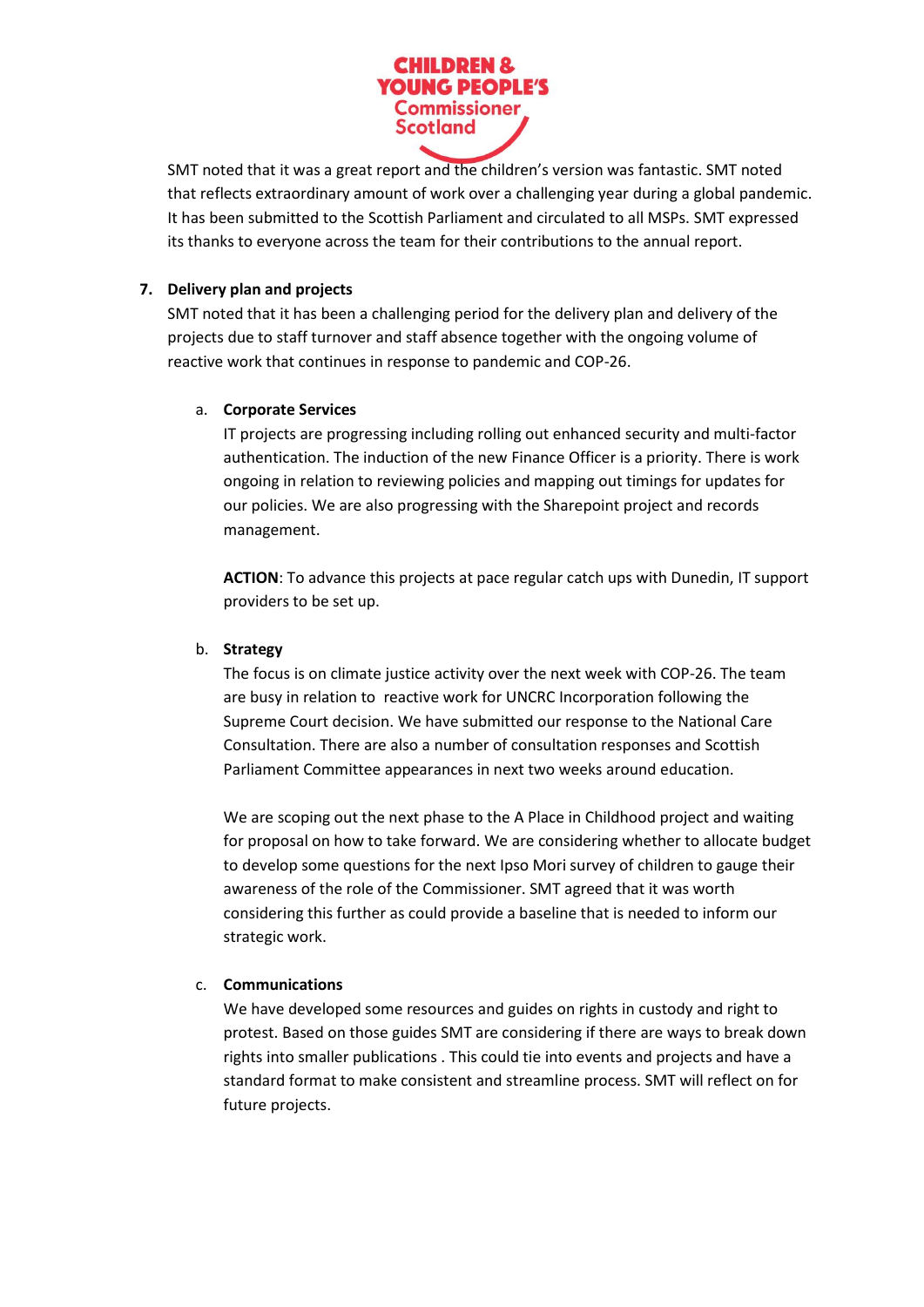

There remains an issue of capacity in the team with the vacant post of Digital Media Officer. In the interim the Finance and Admin Assistant has been a huge help to the Comms team. A new temporary Digital Media Officer is starting on Monday for 14 hours a week. There are significant challenges to get people to work part-time for this role.

# d. **Advice and Investigations**

Recent highlights are the rights in custody and Her Majesty's Prison Inspectorate report which we contributed to and are powerful in terms of messaging. Useful product for ongoing lobbying around 16/17 year olds in conflict with the law. Crossborder cases continue.

# **8. Participation**

There have been a lot of positive speaking opportunities for members of the Young Advisers Groups at lots of events over last couple of weeks. The three groups of the Young Advisers met recently and work is continuing. There has been a slight delay to the Mental Health Investigation. The Governance group of Young Advisers have asked for more specific, discrete and distinct project as have feedback that some of the reactive work they are currently doing doesn't feel like it has an obvious impact. We will develop a proposal for them to consider at the next meeting**.** One of the potentials for this could be to lead on developing the event to celebrate UNCRC Incorporation and the 18<sup>th</sup> birthday of the Children and Young People's Commissioner Scotland

SMT noted that there had been an incident with a recent event which was hacked with inappropriate content . We have taken steps to fully investigate and understand the causes and we have put in place enhanced protection for future events.

### **9. Anniversary and UNCRC celebration, World Children's Day**

SMT are considering if this is something that can link into a project for Governance Group of Young Advisers. We are aiming for a Roadshow visit for 19 or 20 of November which would tie into our World Children's Day celebrations.

### **10. The 10 steps to Cyber Security<https://www.ncsc.gov.uk/collection/10-steps>**

SMT will review individually and come back to this for further discussion if required.

# **11. Email policy update**

IT policy is in draft. SMT will review collectively to see if covers current practice or needs updated in light of recent developments. SMT are following up with Dunedin for update on the recent enhanced security changes and will review in light of 10 steps document.

ACTION – Agenda items 10 and 11 to be put on agenda for meeting of SMT in December.

### **12. Draft Disciplinary Procedures**